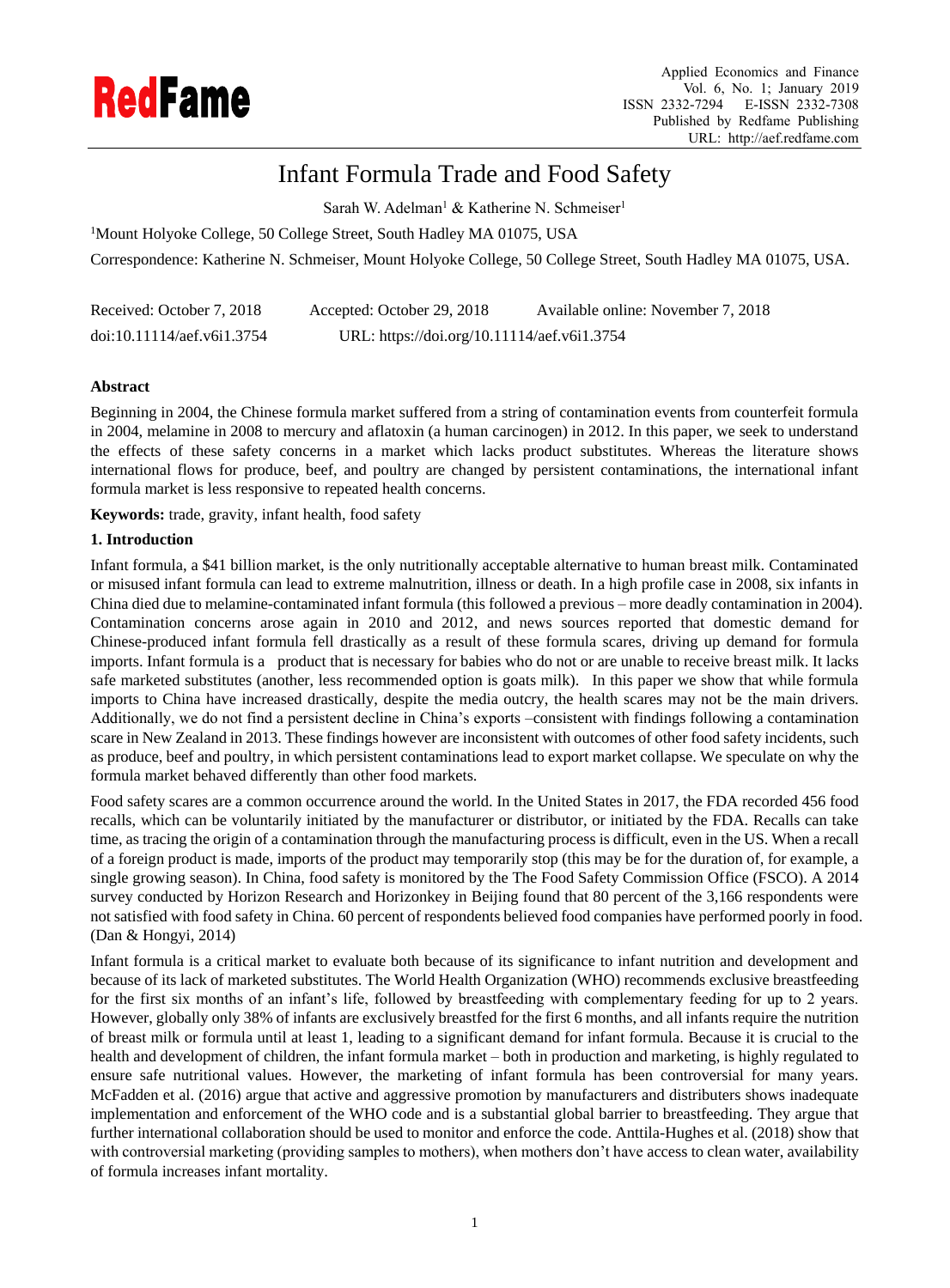Infant formula trade flourished in the 1960s following the U.S. baby boom as producers turned towards international markets to expand their consumer base (Sethi, 1979). The Global Health community expressed significant concerns that the increasing availability of infant formula would displace breastfeeding, along with concerns about the safety of traded infant formula. To promote breastfeeding and combat the global trend towards formula feeding, the WHO developed the International Code of Marketing of Breast-milk Substitutes, which includes prohibiting advertising directly to the public, free samples, and promotion of products in health care facilities (such as hospitals sending mothers home with sample products). However, 30 years after introduction of the code, only 19% of countries have passed laws supporting the entire code. 35% prohibit advertising, 31% prohibit free or low cost samples, 32% prohibit gifts to health workers and 42% require a message about superiority of breastfeeding on the label. (WHO 2013 revised) As recently as July 2018, the United States -- contrary to 40 years of scientific research and to the surprise of much of the world, opposed a resolution to encourage world wide breastfeeding. (Jacobs, 2018)

We first describe the contaminations in Chinese infant formula before reviewing the literature on other food contamination cases and the effects on world trade. We then look at how persistent safety issues in Chinese formula affect trade both over time and across regions. We find, surprisingly, that China's exports do not suffer from persistent safety issues. These results may be for a variety of reasons we do not investigate in this paper: with few product substitutes, consumers may not have access to alternate suppliers in their countries; good information may be costly for consumers to obtain (about the origin of formula, potential safety and quality issues); or government monitoring (or trust in it) may be high. Most importantly in this case, China is not a significant exporter of formula anywhere in the world (the formula industry is dominated by just a handful of companies). Additionally, while imports of formula in China grow drastically, much of the formula imports in response to the contaminations seem to have been done through non-marketed channels, as we discuss later, making these trends hard to capture.

# **2. Chinese Infant Formula**

Food fraud is illegal deception for economic gain using food. Adulteration is when there are ingredient substitutions, dilution, concealments, or impurities. Food fraud can lead to public health threats and be devastating economically to countries due to lost consumer confidence. (Moyer, DeVries & Spink, 2017)

Reports of substandard formula in Fuyang, China lasted for almost a year without significant government action. In Anhui Province officials did not remove the counterfeit formula until April of 2004. Fuyang is located in a poor part of China and the babies that consumed the counterfeit low-cost formula (a problem which was concentrated in Fuyang) developed swollen heads ("big head disease") and 13 babies died and nearly 200 others fell sick. A government spot check in stores in Guangdong Province found 33 percent of formula brands did not meet national standards, with some in Fuyang testing at less than 1 percent protein (with the national standard being 12 percent). (Yardley, 2004)

In 2008, six infants in China died from consuming contaminated infant formula. In order to increase the volume of production, water had been added to raw milk resulting in a lower protein concentration. Melamine was then added to increase the nitrogen content of the milk and its apparent protein content. More than 290,000 people were poisoned with 54,000 infants sick or hospitalized due to kidney complications (Xiu & Klein, 2010). Two people received death sentences in Chinese courts with five others receiving life sentences. Countries around the world temporarily imposed bans on imports of Chinese goods that contained milk ingredients, and a new food safety law was implemented on June 1, 2009. (Xiu & Klein, 2010).

Even with new laws and attempts to control safety of exported food through certifying farmers and exporters, monitoring remained challenging for Chinese authorities (Buzby & Gale, 2009) and tainted formula did not end with the 2008 contamination. In 2010, 76 tons of dairy ingredients that somehow were not removed from the market in the 2008 recall were discovered in the Qinghai Province (Wines, 2010). In 2012, some batches of infant formula were found to contain dangerous levels of mercury and then, just a month later, formula was found with excessive levels of aflatoxin, a cancer-causing toxin that is produced by mold or fungus. (McDonald, 2012) While the government's response to the contaminations was swift and severe, certainly by 2012 persistent problems led to poor perceptions of Chinese formula quality.

Chinese consumption accounted for 23% of the \$41 billion global market for baby food and formula in 2013. With domestic formula safety concerns, Chinese consumers were reported to go on "formula runs" to other parts of the world, leading to formula rationing in Australia and parts of Europe. (Siegel, 2013) Chinese customs authorities began enforcing strict limits on how much formula Chinese nationals could carry back into the country. (Wong, 2013) Online sales rose from 2% of Chinese infant formula sales in 2010 to 22% in 2015. Imports of baby formula made entirely outside of China, for a company such as Mead Johnson, rose from 5% in 2014 to 35% in 2015. Another response to the safety concerns is the increased rate of breastfeeding newborns-6 months old, which rose from 28% in 2008 to 59% in 2016. (Craymer, 2016).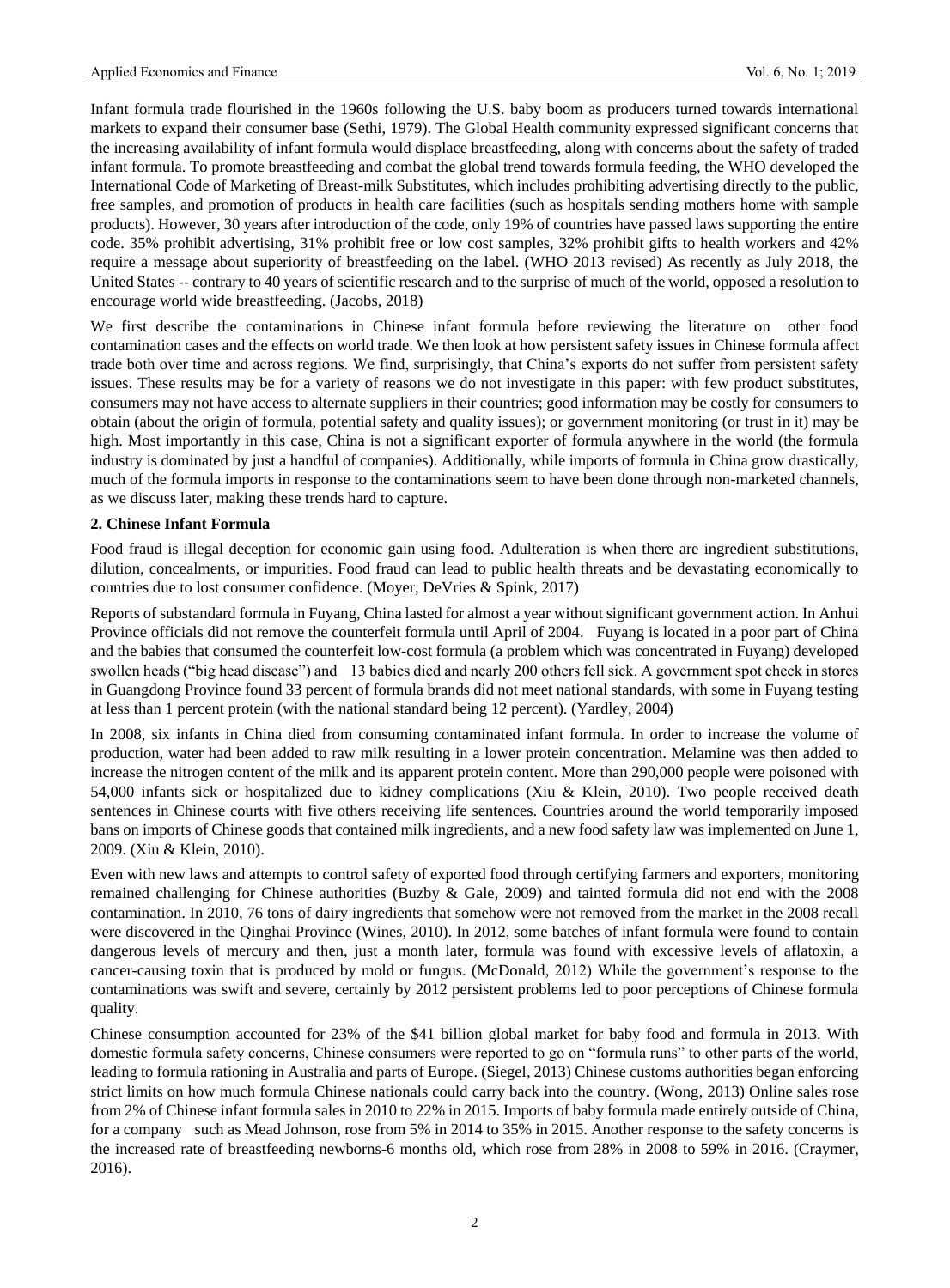One barrier to consumers is that, despite strong marketing codes internationally, information on the health and safety of formula products is hard to gather. For example, Nestlé (the global leader in infant milk products, with market share of around a quarter) was accused of violating the marketing codes and providing misleading nutritional claims about infant formula. For example, it marketed formula in Hong Kong as being free of sucrose for baby's health even while using sucrose in formula in other parts of the world. Formula was promoted as being healthier because it was free from vanilla flavorings in Hong Kong, while selling vanilla flavored formula nearby. (Nelson, 2018)

The international market is not unfamiliar with food (or pharmaceutical) contaminations however, infant formula does not have marketed substitutes. Although consumers can switch producers of infant formula (say from domestic formula to imported formula, or formula imported from China to formula imported from another country), alternative products are not always readily available or affordable. Below, we discuss the literature on food safety contaminations in the produce, beef, and poultry markets and the subsequent results for the international market. We then look at the international formula market to see what occurs when there are recurrent safety concerns in Chinese produced formula.

# **3. International Trade and Food Borne Illnesses**

In 2003, the USDA produced a study on international trade and food safety (Buzby, 2003). They found that overall there is relatively little disruption to international trade due to safety concerns because of the market size and changes in production and consumption over time. Buzby and Unnevehr (Chapter 1, 2003) find that for the United States, there is no evidence that food safety risks are correlated with trade volume – primarily because there are many alternative exporters and producers that provide flexibility in the global market. Additionally, consumers regain trust in the food supply with announcements of safety oversights and the passage of time.

In this section we review three types of outbreaks that have previously been studied: contaminated produce, Mad Cow Disease (Bovine Spongiform Encephalopathy (BSE)), and Avian Flu (highly pathogenic avian influenza (HPAI) virus, type H5N1). We follow this with a review of a false contamination report of dairy products originating from New Zealand.

*Produce:* Calvin (2004) finds that the effects of an outbreak of food borne illness can be far-reaching. For example in the summer of 1996, California strawberries were mistakenly blamed for what was actually a Guatemalan raspberry outbreak of cyclospora, costing the industry \$16 million. (Mishen, 1996) Since produce growing seasons are short, by the time the product and origin of an outbreak are identified, the harvest cycle of the contaminated crop might be over. Exporters of the contaminated goods may not suffer during the actual outbreak, but consumers then become overly cautious about similar products, regardless of their origin, leading to problems for domestic producers or exporters with later growing seasons.

The produce market also shows that export markets recover quickly unless there are repeated concerns about food safety. For example, after the source of the cyclospora outbreak was traced to Guatemalan raspberries, Guatemala suffered a second consecutive outbreak. Despite putting in place an improved food safety system, the industry never recovered. On the other hand, after Mexican strawberries were implicated in a separate outbreak, initial exports plummeted but rebounded in following years because there were no repeat outbreaks. So while exporters appear to recover from single food safety incidents, persistent outbreaks from a region can decimate a particular export market.

*Beef:* In 1996, the linkage was made between mad cow disease (BSE), found in UK cattle, and its deadly human variant, Creutzfeld-Jakob Disease (vCJD). Three major mad cow crises in the UK decimated its export industry as many countries imposed bans on imports from the UK (Mathews, Bernstein & Buzby, 2003). Pickelsimer and Wahl (2002) show that UK exports dropped from 77,000 metric tons of beef in 1995 to less than 2,000 metric tons in 2000. Other EU exporters were also affected to a lesser extent: France's exports dropped from 154,000 to 55,000 metric tons over the same period, and Germany's exports went from 212,000 to 130,000 metric tons. Domestic beef consumption throughout Europe declined as consumers substituted toward lamb, pork, poultry and cheese. However, the world beef market did not take a drastic hit to supply as countries like the United States, Canada, Brazil, New Zealand and Australia replaced affected exporters. Demand outside Europe did not fall either. Subsequently EU exporters outside the UK have recovered and domestic beef consumption returned to its long-term trend (Mathews, Bernstein & Buzby, 2003).

Pickelsimer and Wahl (2002) do show important regional distribution changes: developing countries – without the same strict safety standards and income -- were less protected from tainted imports. While Britain banned use of mammalian feed in the domestic food chain, they still exported the tainted feed to the developing world.

*Poultry:* Nicita (2008) studies Avian Influenza and has similar findings to the beef and produce markets –avian flu had little impact on the worldwide volume of trade but it did change international flows. As Avian flu is a persistent concern, importing countries responded to the outbreak by banning imports from afflicted countries or regions (some switched to regional trade bans within countries as the outbreaks often were more isolated). China and Thailand's exports of poultry meat plummeted due to the outbreak, with Brazil taking the place as the world's largest supplier of raw poultry products.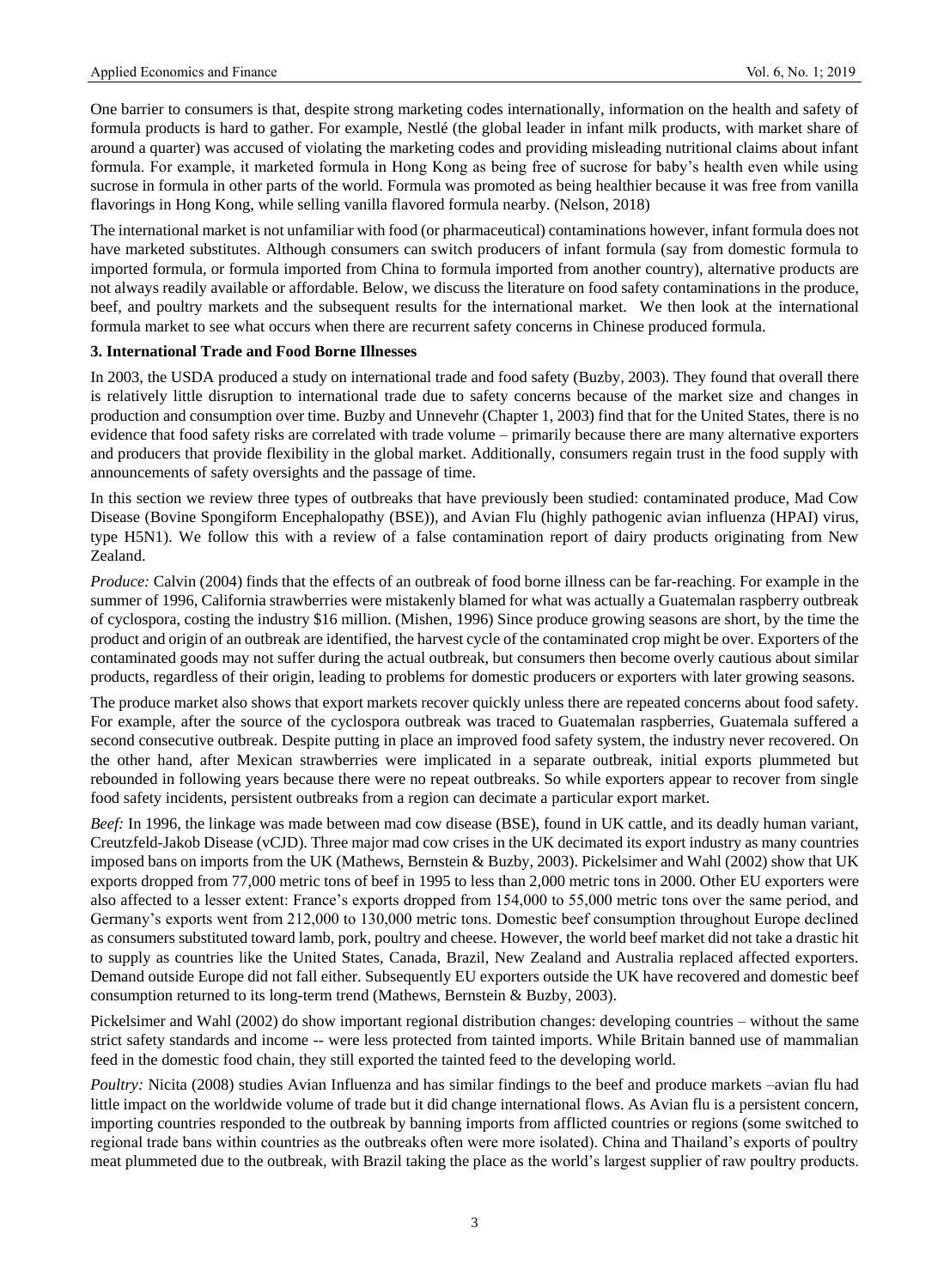In the produce, beef and poultry markets, persistent outbreaks shut down regional markets, restructuring international trade flows to allow safe producers to take their place. Exporters experiencing only one outbreak and implementing reforms tend to recover quickly. The infant formula market is different from those analyzed above. There are no product substitutes and there is huge worldwide demand – particularly from middle income countries. Before we analyze how the contaminations affect Chinese exports and imports of infant formula, we review a case of contamination in New Zealand formula.

*Formula:* Walters (2013) discusses how the Fonterra botulism scare affected New Zealand infant formula exporters. Fonterra is a multinational dairy cooperative located in New Zealand – the largest milk exporter in the world. In August of 2013, there was a product recall which affected 20 countries. This voluntary recall was based on incorrect information leading to the belief that Fonterra's dairy products were tainted with botulism. Specifically they were concerned that three batches of their whey protein concentrate (commonly used in infant forumla) had been contaminated with Clostridium Botulinum. Within 25 days, further testing allowed the company to confirm the alarm was false. (Stojkov, Noy, & Saglam, 2018) 30 New Zealand companies were directly affected by this recall and it was estimated that companies would loose \$2 million a year based on lost confidence from domestic and Asian markets. Walters also discusses how companies not affected by the recall itself suffered from lost sales based on the perception of tainted product from New Zealand. Hussain and Dawson (2013) discuss how this short term disruption causes severe impact on small food companies based in New Zealand.

Stojkov et al. (2018) analyze the effects of this (false) recall on New Zealand dairy exports which led to Sri Lanka, Russia and China imposing complete bans on some New Zealand Dairy products (although China, for example, removed it's ban 2 months later). Their analysis shows that the incident had no long term significant impact on the total value of most dairy exports which is consistent with the non-persistent nature of the other markets analyzed above. However, they do find that for whey products and infant formula, there is a statistically significant and persistent negative impact on exports. The authors conclude, however, that because there was actually an initial short-term recovery of infant formula exports, and because other dairy products did not suffer long term negative impacts, that the impact on formula exports was not caused by fears of New Zealand dairy products. We now turn to analyzing the case of Chinese contaminations. Whereas New Zealand is the world's largest exporter of dairy, exporting 51% of whole milk powder, (Stojkov et al., 2018) China is a very small exporter. For New Zealand's dairy exports, there is no clear connection between the (perceived) one time contamination and reduced exports. China's contaminations were repeated and real. We begin by discussing the data below.

#### **4. Data**

Consumption of formula is not available, nor is sales of domestically produced formula. Our best approximate for formula data is trade data (in current USD) from the United Nations Comtrade (UN Comtrade, 2018) harmonized system code 190110 infant foods of cereals, flour, starch or milk for retail sale*.* We use all potential trading pairs with China for the years 2000-2016. Weighted distance in between potential trading partners come from the CEPII gravity database (CEPII 2014) and GDP (current USD) is taken from the World Development Indicators (World Bank, 2016). We use the US GDP deflator from FRED, base year 2009. When comparing to total trade, we use SITC total trade or product categories 6-8 for manufacturing trade (UN Comtrade, 2018).

| Global                             |                         |  |  |  |
|------------------------------------|-------------------------|--|--|--|
| GDP (Millions), (USD 2009)         | 2,915,243.77            |  |  |  |
|                                    | (1,267,453.50)          |  |  |  |
| Formula Trade, USD 2009            | 3,275,667,147.29        |  |  |  |
|                                    | (1,958,329,416.52)      |  |  |  |
| Formula Trade, kg                  | 581,893,867.29          |  |  |  |
|                                    | (253,076,689.21)        |  |  |  |
|                                    | China (yearly averages) |  |  |  |
| GDP (Millions), (USD 2009)         | 5,333,484               |  |  |  |
|                                    | (2,400,437)             |  |  |  |
| Formula Exports, USD 2009          | 3.466.450               |  |  |  |
|                                    | (6,907,014)             |  |  |  |
| Formula Imports, USD 2009          | 722,154,969             |  |  |  |
|                                    | (817, 880, 363)         |  |  |  |
| Formula Exports, kg                | 505,952                 |  |  |  |
|                                    | (547, 041)              |  |  |  |
| Formula Imports, kg                | 65,770,711              |  |  |  |
|                                    | (64, 448, 373)          |  |  |  |
| Proportion of global formula trade | .0007149                |  |  |  |
| N                                  | 17                      |  |  |  |

Table 1. Descriptive Statistics

Notes: Standard deviations in parentheses for means.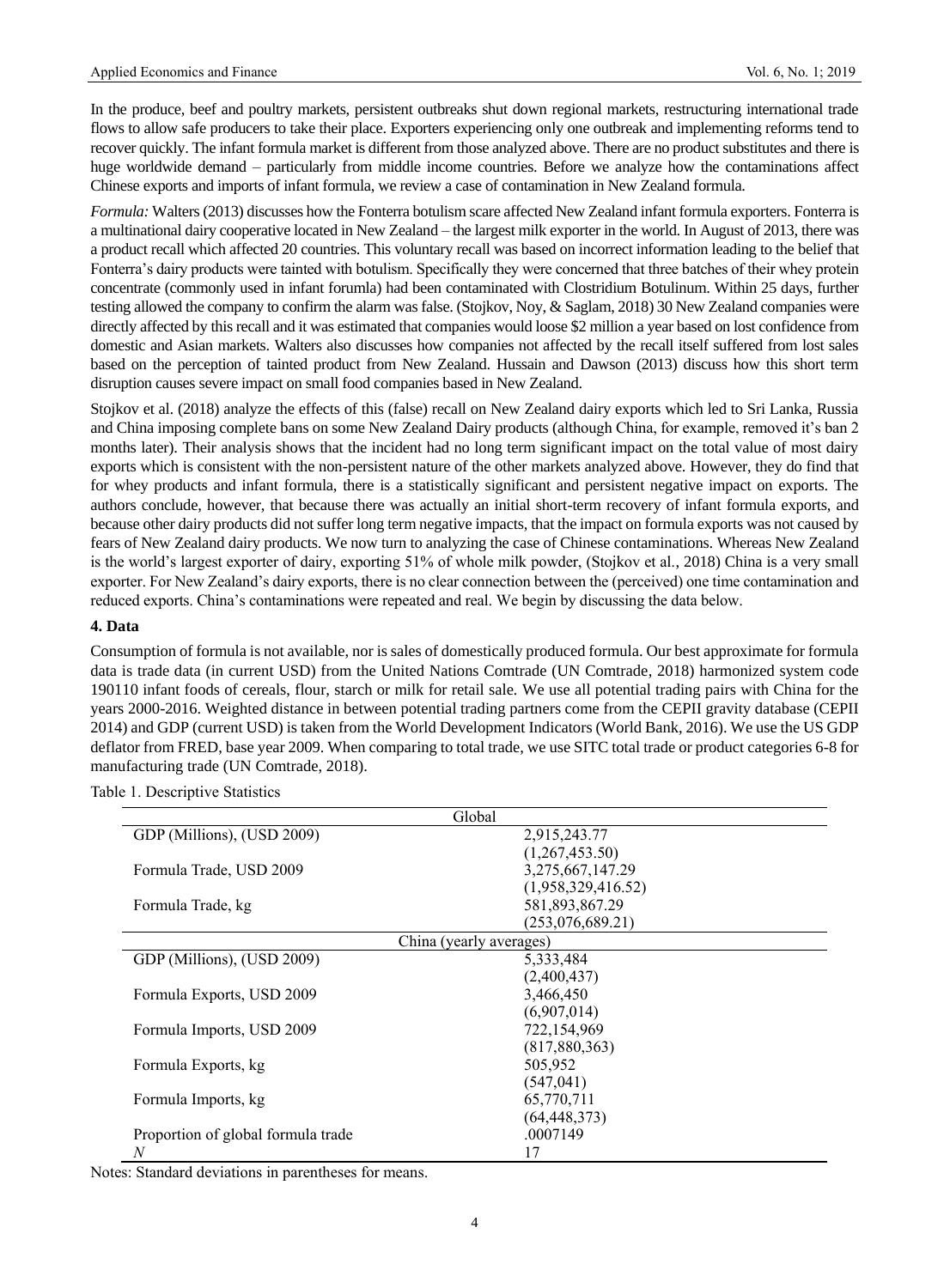Average global formula trade in a given year averages approximately \$3 billion (USD 2009) during our sample period. China on average imports \$722 million dollars of formula, and exports only \$3.5 million dollars worth. China's exports increased over this period by 1600% while their imports increased by 5900% (and in weight, by 150% for exports and 3100% for imports).

Although China's exports (in value, weight, and as a proportion of world exports) increased drastically over this period, as a proportion of total formula exports China remains a small exporter, exporting only 0.1% of world formula exports in 2000 and 0.3% 2016. As an importer however, China consumed on averaged about 13.6% of world formula exports ever increasing over the 2000-2016 period. In 2000 China imported under 4% of traded world formula, ending at over 33% in 2016.

Figure 1 looks at China's formula exports in contrast to their overall manufacturing exports over the period 2000-2016. The solid line shows that formula exports increased dramatically over time. With the 2012 alfatoxin scare, there is an initial suggestion of trade disruption, but even after 3 health concerns in under 5 years, 2013 export values are still higher in value than at any point before 2008, and exports after 2014 clearly increase drastically. As Chinese exports were also growing this time, we also show manufacturing exports with the dashed line which also increases substantially over this period.

With respect to China's formula imports, Figure 2 shows that formula imports are increasing in value (solid line). This increase may reflect changing demand for imported formula among Chinese consumers who are more acutely aware of the health concerns with domestically-produced formula, or could be due to economic growth, for example. The dashed line shows corresponding manufacturing imports over this time period and in fact, all regression analyses show that imports of formula are not growing more than manufacturing in a significant way, despite the health scares.



Figure 1. Chinese Exports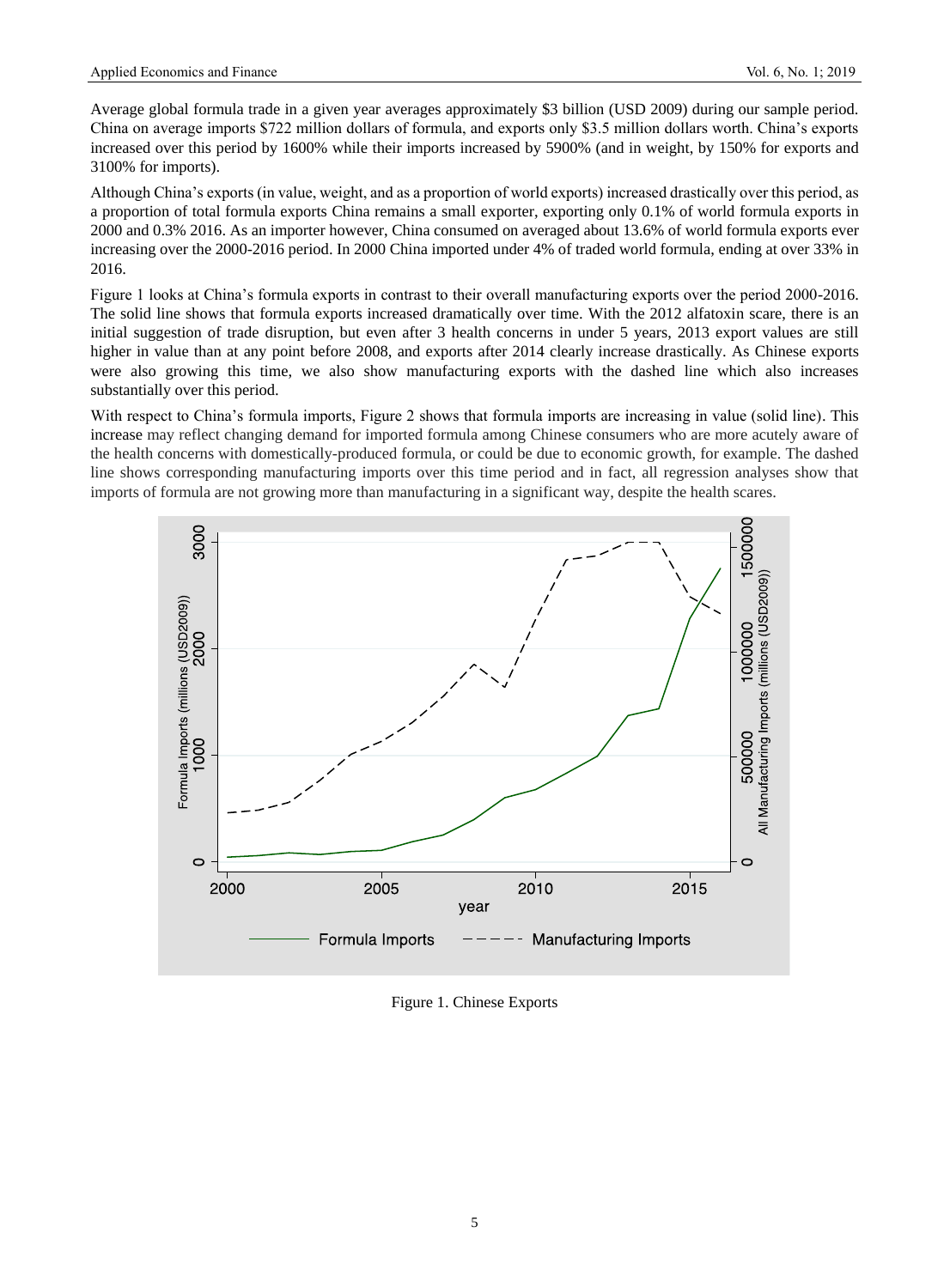

# Figure 2. Chinese Imports

Graphically we see that while there may have been small disruptions following the main contaminations, it's not clear without further econometric analysis whether China's formula trade market was significantly affected. Most movement as we know anecdotally may have occurred in imports not captured by customs. In the next section, we show there is no long-term negative impact of the multiple health scares on Chinese exporters as predicted by the literature, nor do imports change in a drastic way. Additionally we look at regional changes in trade partners with China.

#### **5. Results**

Sun, Huang and Yang (2014) use a gravity model to show that increasing safety standards in China do not affect total dairy imports. The reason for this is that the safety standards within China tend to be lower than the standards of the developed countries they import from. They also show that dairy imports have increased over time as population has increased and tariffs decreased. They do, however find that the melamine scare in 2008 led to a positive and statistically significant increase in total dairy imports due to domestic safety concerns. We perform a similar analysis to Sun et al.

Our econometric analysis shows that after controlling for the size of the relevant economies, there are no statistically significant changes in Chinese imports following the formula health scares. In column 1 we show results from a model regressing logged imports on exporter GDP (USD 2009), China's GDP, distance between China and the exporter, and a dummy variable for year 2008 to indicate the highly publicized (internationally and domestically) melamine scare. Column 2 and 3 include dummies for longer time periods to pick up persistent changes in behavior following a scare. Column 3 also includes interactions of these time period indicators with China's GDP to see if the size of China's economy continues to be the major driving force in import demand following domestic formula safety scares. All estimates show the predicted results for the gravity variables, however, after controlling for these variables we see no short or persistent increases in demand for imported formula. Demand changes are consistent with China's economic growth during the period.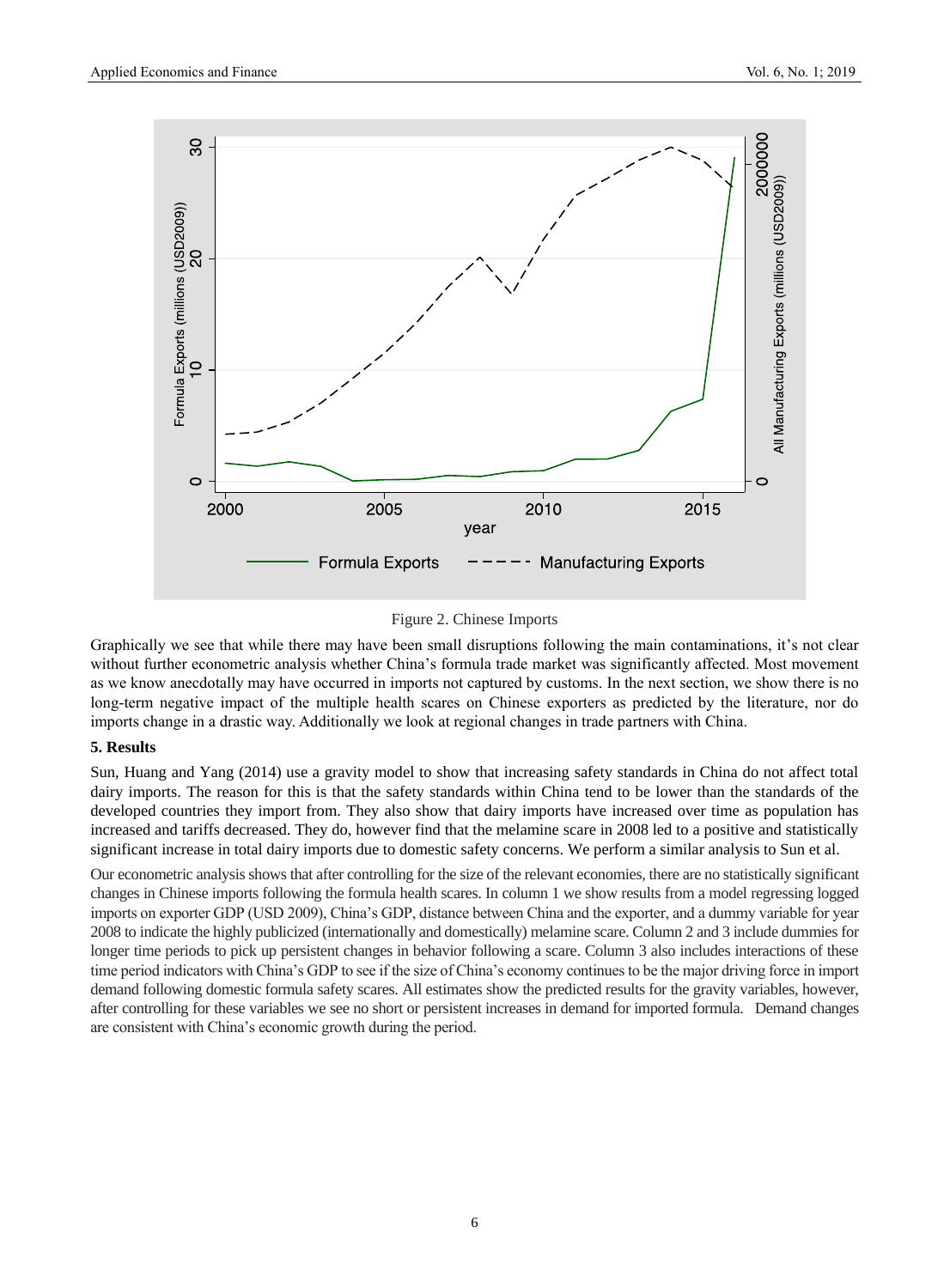|  |  | Table 2. China's Formula Imports (Total value, USD 2009), 2000-2016 |
|--|--|---------------------------------------------------------------------|
|--|--|---------------------------------------------------------------------|

|                                          | (1)                             | (2)                            | (3)                            |
|------------------------------------------|---------------------------------|--------------------------------|--------------------------------|
| $ln(GDP,$ exporter)                      | $0.426***$                      | $0.427***$                     | $0.427***$                     |
| ln(GDP, China)                           | (4.36)<br>$0.987***$            | (4.35)<br>$1.260***$           | (4.34)<br>0.313                |
| ln(Distance)                             | (11.14)<br>$-0.983**$<br>(2.00) | (3.73)<br>$-0.981**$<br>(1.99) | (0.40)<br>$-0.981**$<br>(1.99) |
| Year 2008                                | $-0.280*$<br>(1.79)             |                                |                                |
| Years 2004-2007                          |                                 | $-0.603***$<br>(3.48)          | $-8.103$<br>(0.30)             |
| Years 2008-2011                          |                                 | 0.014                          | $-30.161$                      |
| Years 2012-2016                          |                                 | (0.08)<br>0.173                | (1.14)<br>$-32.587$            |
| ln(GDP, China)*Years 2004-2007           |                                 | (1.10)                         | (1.11)<br>0.272                |
| $ln(GDP, China)*\text{Years } 2008-2011$ |                                 |                                | (0.29)<br>1.036                |
| $ln(GDP, China)*\text{Years } 2012-2016$ |                                 |                                | (1.14)<br>1.097                |
| Constant                                 | $-28.660***$                    | $-36.302***$                   | (1.10)<br>$-9.221$             |
| N                                        | (5.40)<br>3,110                 | (3.39)<br>3,110                | (0.41)<br>3,110                |

\* *p*<0.1; \*\* *p*<0.05; \*\*\* *p*<0.01

All models are estimated with exporter random effects. Including exporter fixed effects has virtually no impact on the point estimates or standard errors, however fixed effects prevent estimation of the coefficient on logged distance from the trading partner.

We repeated the exercise above for China's formula exports (Table 3) and find that exports are not affected by the safety scares. If anything, exports to higher income countries appear to be increasing over the last 6 years of our analysis. Note that our results vary from Sun et al (2014) due to data differences (they use total dairy trade and we restrict to products marketed for infants) and the fact that the formula runs were likely not captured in the data.

Table 3. Exports from China (\$2009US), 2000-2016

|                                             | (1)                             | (2)                             | (3)                             |
|---------------------------------------------|---------------------------------|---------------------------------|---------------------------------|
| In(GDP, China)                              | $0.113*$                        | 0.129                           | 0.130                           |
| ln(GDP, importer)                           | (1.95)<br>$0.093***$            | (0.54)<br>$0.093***$            | (0.55)<br>$0.072*$              |
| ln(Distance)                                | (2.86)<br>$-0.806***$<br>(5.23) | (2.85)<br>$-0.806***$<br>(5.21) | (1.88)<br>$-0.804***$<br>(5.16) |
| Year 2008                                   | 0.083<br>(0.75)                 |                                 |                                 |
| Years 2004-2007                             |                                 | $-0.090$                        | 0.377                           |
| Years 2008-2011                             |                                 | (0.73)<br>$-0.099$              | (0.49)<br>0.246                 |
| Years 2012-2016                             |                                 | (0.79)<br>$0.189*$              | (0.32)<br>$-3.388***$           |
| $ln(GDP, importer)*\text{Years } 2004-2007$ |                                 | (1.69)                          | (4.70)<br>$-0.019$<br>(0.61)    |
| $ln(GDP, importer)*\text{Years } 2008-2011$ |                                 |                                 | $-0.014$                        |
| $ln(GDP, importer)*\text{Years } 2012-2016$ |                                 |                                 | (0.45)<br>$0.148***$            |
| Constant                                    | 2.067                           | 1.651                           | (5.02)<br>2.110                 |
| N                                           | (0.92)<br>3,110                 | (0.24)<br>3,110                 | (0.30)<br>3,110                 |

 $*$  *p*<0.1; \*\* *p*<0.05; \*\*\* *p*<0.01

The literature for other food markets shows that persistent safety recalls negatively affected country exports. While an initial safety issue did not permanently disrupt a country's market, multiple recalls shut down export markets and supply provided by alternative exporters. The analysis above shows that worldwide trade patterns are not significantly altered by China's health scares. The literature also shows that poorer importers are less responsive to concerns about food safety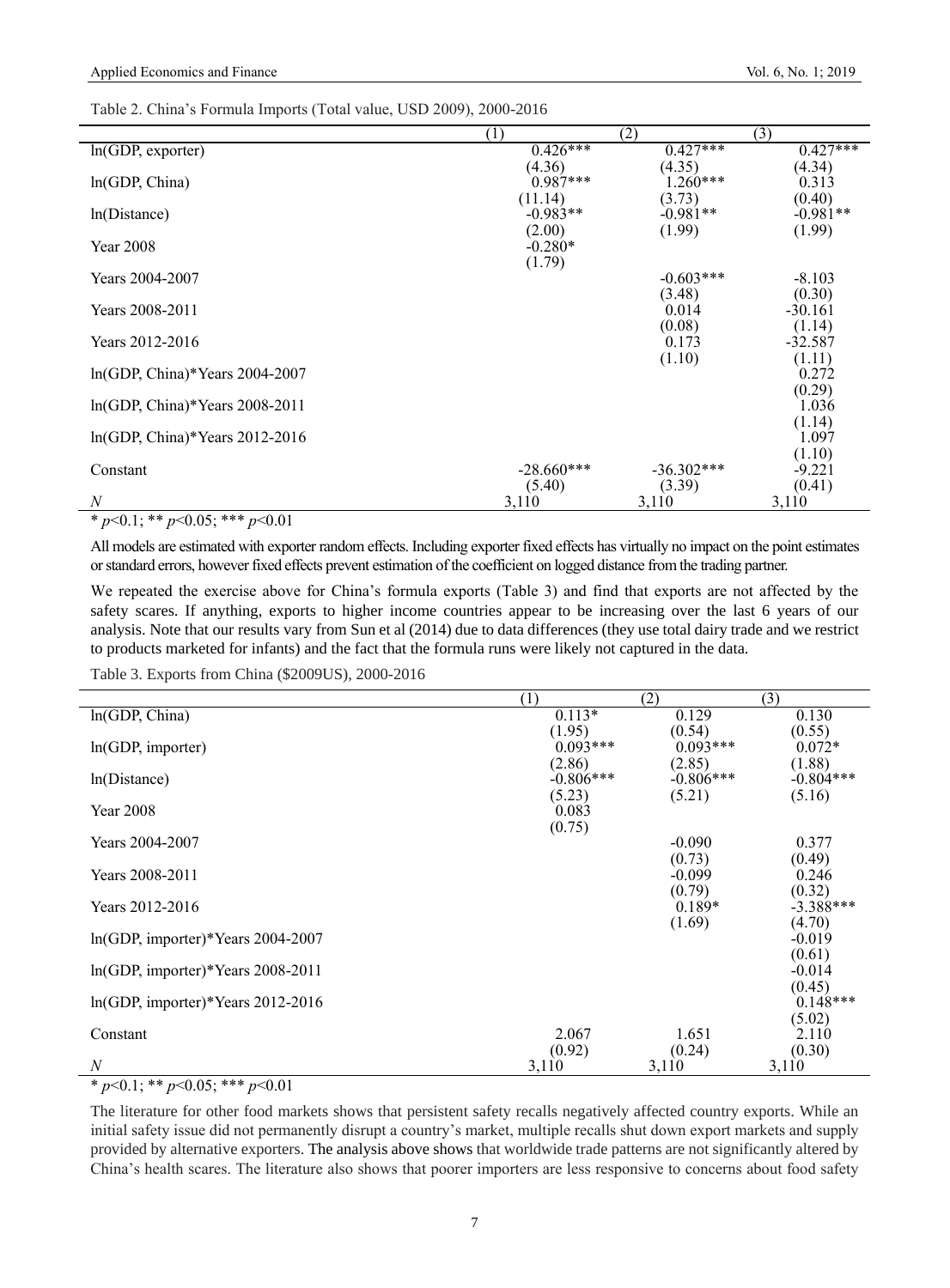due to less stringent import laws and lack of flexibility in ability to pay (Pickelsimer & Wahl 2002). Below, we analyze the distribution of countries that both export to and import from China.

Table 4 shows the top ten export destinations of Chinese formula in the years 2000 and 2016. China does not hold a significant portion of any destination. Although the countries that appear do change over our time period, we don't get much information because exports are so small and so few countries receive the products. The destinations are highly concentrated with the top destination in both years receiving approximately 80% of Chinese exports. It is good, however, to see that large quantities of formula are not suddenly being sent to disadvantaged locations. A gravity analysis also does not support much change though, driven by Hong Kong, it appears that exports remain closer to China.

|      |             | Exports 2000   |              |      |                    | Exports 2016   |                 |
|------|-------------|----------------|--------------|------|--------------------|----------------|-----------------|
| Rank | Destination | (millions USD) | Cumulative % | Rank | Importers          | (millions USD) | Cumulative $\%$ |
|      | Iraq        | 1.333757       | 0.811        |      | Hong Kong          | 22.80          | 0.78            |
| 2    | Hong Kong   | 0.258763       | 0.969        | 2    | Germany            | 2.46           | 0.87            |
| 3    | Singapore   | 0.020414       | 0.981        | 3    | Macao              | 2.24           | 0.94            |
| 4    | Japan       | 0.020248       | 0.993        | 4    | Pakistan           | 0.79           | 0.97            |
| 5    | Korea       | 0.006155       | 0.997        | 5    | New Zealand        | 0.27           | 0.98            |
| 6    | Australia   | 0.003957       | 0.999        | 6    | Denmark            | 0.23           | 0.99            |
| 7    | Myanmar     | 0.000589       | 1.000        | 7    | <b>Netherlands</b> | 0.14           | 0.99            |
| 8    | Germany     | 0.000299       | 1.000        | 8    | Syria              | 0.12           | 1.00            |
| 9    | Jordan      | 0.000005       | 1.000        | 9    | Australia          | 0.02           | 1.00            |
|      |             |                |              | 10   | Korea              | 0.02           | 1.00            |

Table 4. Chinese Exports, Ranked by Destination

Table 5 shows China's imports of formula, ranking origin country in 2000 and 2016. Similar to the export table, we see that the composition of top exporters to China does not change much though clearly the value of imports rose drastically at all ranks. One marked difference is that the countries exporting to China in 2000 were highly concentrated: 70% of all imports came from Ireland and the next 20% from the US. By 2016 the market was less concentrated with the top exporter to China (the Netherlands) providing only 33% of Chinese imported formula. Contrary to Chinese export destinations, imports come from high income countries.

Table 5. Chinese Imports, Ranked by Origin

| Rank | Origin             | Imports 2000<br>(millions USD) | Cumulative $\%$ | Rank | Exporters      | Imports 2016<br>millions)<br>USD) | Cumulative % |
|------|--------------------|--------------------------------|-----------------|------|----------------|-----------------------------------|--------------|
|      | Ireland            | 32.10                          | 0.70            |      | Netherlands    | 918                               | 0.33         |
| 2    | <b>USA</b>         | 9.10                           | 0.90            | 2    | <b>Ireland</b> | 507                               | 0.52         |
| 3    | <b>Netherlands</b> | 1.87                           | 0.94            | 3    | New Zealand    | 302                               | 0.63         |
| 4    | Australia          | 1.07                           | 0.96            | 4    | Germany        | 301                               | 0.74         |
| 5    | Korea              | 0.70                           | 0.98            |      | Australia      | 149                               | 0.79         |
| 6    | New Zealand        | 0.34                           | 0.98            | 6    | Denmark        | 130                               | 0.84         |
| 7    | <b>Denmark</b>     | 0.28                           | 0.99            |      | France         | 120                               | 0.88         |
| 8    | Malaysia           | 0.27                           | 1.00            | 8    | Korea          | 89.6                              | 0.92         |
| 9    | France             | 0.06                           | 1.00            | 9    | Switzerland    | 62.5                              | 0.94         |
| 10   | Belgium            | 0.01                           | 1.00            | 10   | <b>USA</b>     | 61.3                              | 0.96         |

In summary, we see that while exports and imports increased over the 2000-2016 period, there seems to be no marked affect from the contaminations themselves either in value or composition of trading partners – which seems contrary to the anecdotal evidence from news sources but similar to the results of Stojkov et. al (2018) for the New Zealand dairy market. While this may be because we don't have monthly data, we also know most immediate reactions to the formula scares were in the form of 'formula runs' where travelers carried formula or formula was shipped to friends and family in China. While anecdotal evidence shows us this involved large quantities of formula, it would not be traced in customs data.

#### **6. Conclusion**

A few interesting patterns emerge when looking at previous case studies on food contamination and international trade flows. For produce, a single outbreak may temporarily disrupt exports but safety improvements and short growing seasons led to no persistent effects for a country's exports. Repeated contaminations however, for produce, beef, and poultry completely eradicate a country's export market with little disruption to world wide trade as different exporters stepped in.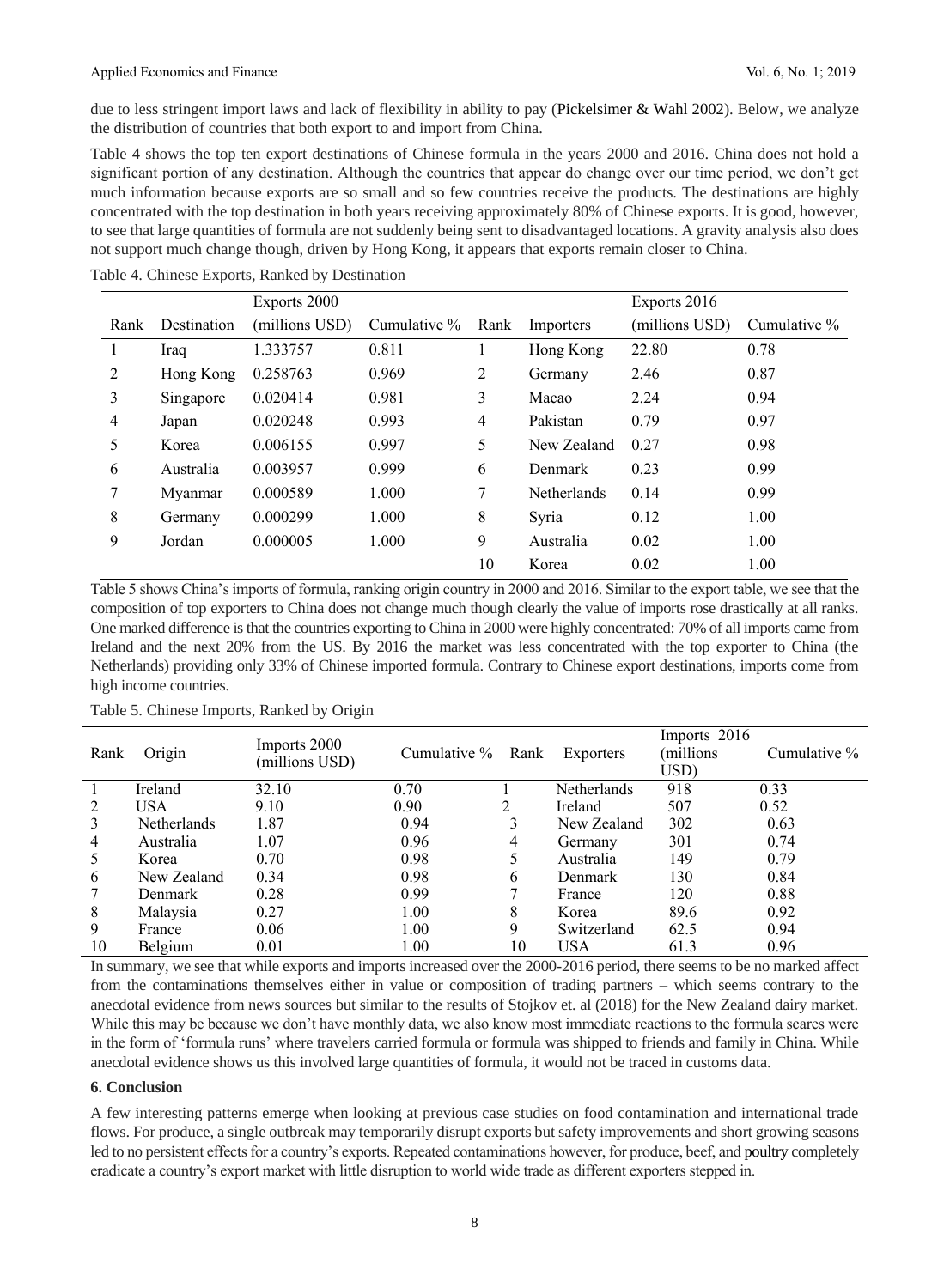The infant formula industry is regulated to maintain high nutritional and safety standards and to be advertised in accordance to WHO regulations. With almost two thirds of infants globally relying on formula, a significant change in quality, price or quantity can have enormous repercussions. We suggest that due to the particular nature of infant formula, the contaminations of Chinese infant formula between the years 2004 and 2012 did not collapse the Chinese export market (either regionally or as a whole). In fact, after short disruptions the export market shows growth. It is likely this is due to the very low quantity of product exported from China as well as lack of monthly or imprecise data.

Chinese consumers suffered from the contamination even in addition to the health consequences of tainted formula, with perceived 'safe' formula shortages leading to runs on infant formula as far as Europe and Australia. This means there are likely distributional effects within the domestic market which have larger costs to poorer families less able to pay for imported formula or travel to purchase formula. While imports of formula have increased drastically since 2000, it is unclear that this is driven primarily by the contaminations. In fact, aligned with the news, much of the reactionary imports were done through channels not tracked in customs: the runs on formula in Europe and Australia were done by travelers and family members shipping formula back to China, and so would not appear in our data. The Chinese government did provide swift and severe punishments to perpetrators, so while Chinese consumers may have lacked confidence in domestic formula, there may have been few options available on the shelf. China is currently overhauling it's laws on infant formula in China in an attempt to help domestic producers gain market share. Now, all infant formula sold in China must be registered with the China Food and Drug Administration (CFDA). A company can register no more than nine formulas across 3 product series, and subsidiaries must have necessary technology, equipment, and facilities. Under the new laws, 28% of registered companies are foreign. Only 40% of registered companies are purely domestic while 60% have a foreign investment element. (Bing, King & Wood Mallesons 2018)

The lack of long term trade response to the repeated formula events (or to the New Zealand 'false' contamination) provides an important lesson to help us understand safety concerns in other industries which have few substitutes, for which information is hard to gather, and where distributional effects are particularly concerning. A recent example would be unsafe vaccines sold throughout China. An investigation was triggered due to fabricated production records of rabies vaccines. Only weeks later, it was found that over 250,000 doses of a vaccine used to protect against diphtheria, pertussis and tetanus -- required for children in China, failed to meet the required safety standars. These vaccines had been sold primarily to the government. The pharmaceutical industry in China has been made a national priority for growth but there have been three vaccine crises since 2010 and in July 2018 the US recalled blood pressure medication that was sold in China. (Hernández, July 23 2018) In addition to the immediate consequences, repeated crises may cause consumers to turn away from vaccines altogether. From the case of infant formula contaminations in China, we can see the importance of government oversight (nationally and internationally) on these types of goods.

#### **References**

- Anttila-Hughes, J., Fernald, L., Gertler, P., Krause, P., & Wydick., B. (March 2018). Mortality from Nestlé's Marketing of Infant Formula in Low and Middle-Income Countries. *NBER Working Paper, 24452*
- Buzby, J. (November 2003). International Trade and Food Safety: Economic Theory and Case Studies. *USDA Electronic Report from the Economic Research Service, Agricultural Economic Report, 828*.
- Buzby, J., & Gale, F. (July 2009). Imports from China and Food Safety Issues. *USDA Economic Information Bulletin, 52.*
- Buzby, J., & Unnevehr, L. (November 2003). Chapter 1: Introduction and Overview. *USDA Electronic Report from the Economic Research Service, Agricultural Economic Report, 828.*
- Calvin, L. (February 2004 ). Response to U.S. Foodborne Illness Outbreaks Associated With Imported Produce. *Issues in Diet, Safety, and Health, Agriculture Information Bulletin, 789*(5)*.*
- CEPII. (2014). Retrieved February 2014, from www.cepii.fr
- Craymer, L. (2016, August 02). Chinese Head to the Web to Buy Imported Baby Formula; Value of foreign-made infant formula rose 25% in the first half. *Wall Street Journal*, *2.* https://www.wsj.com/articles/chinese-head-to-the-web-to-feed-infants-1470157625
- Dan, H., & Hongyi, W. (2014, July 25). Dissatisfaction with food safety pervasive, survey finds. *China Daily*  http://www.chinadaily.com.cn/china/2014-07/25/content\_17920201.htm
- FRED. Gross Domestic Product: Implicit Price Deflator (GDPDEF). Retrieved July 2018, from <https://fred.stlouisfed.org/>
- Hernández, J. (July 23, 2018). In China, Vaccine Scandal Infuriates Parents and Tests Government. *New York Times*. <https://nyti.ms/2OaiH29>